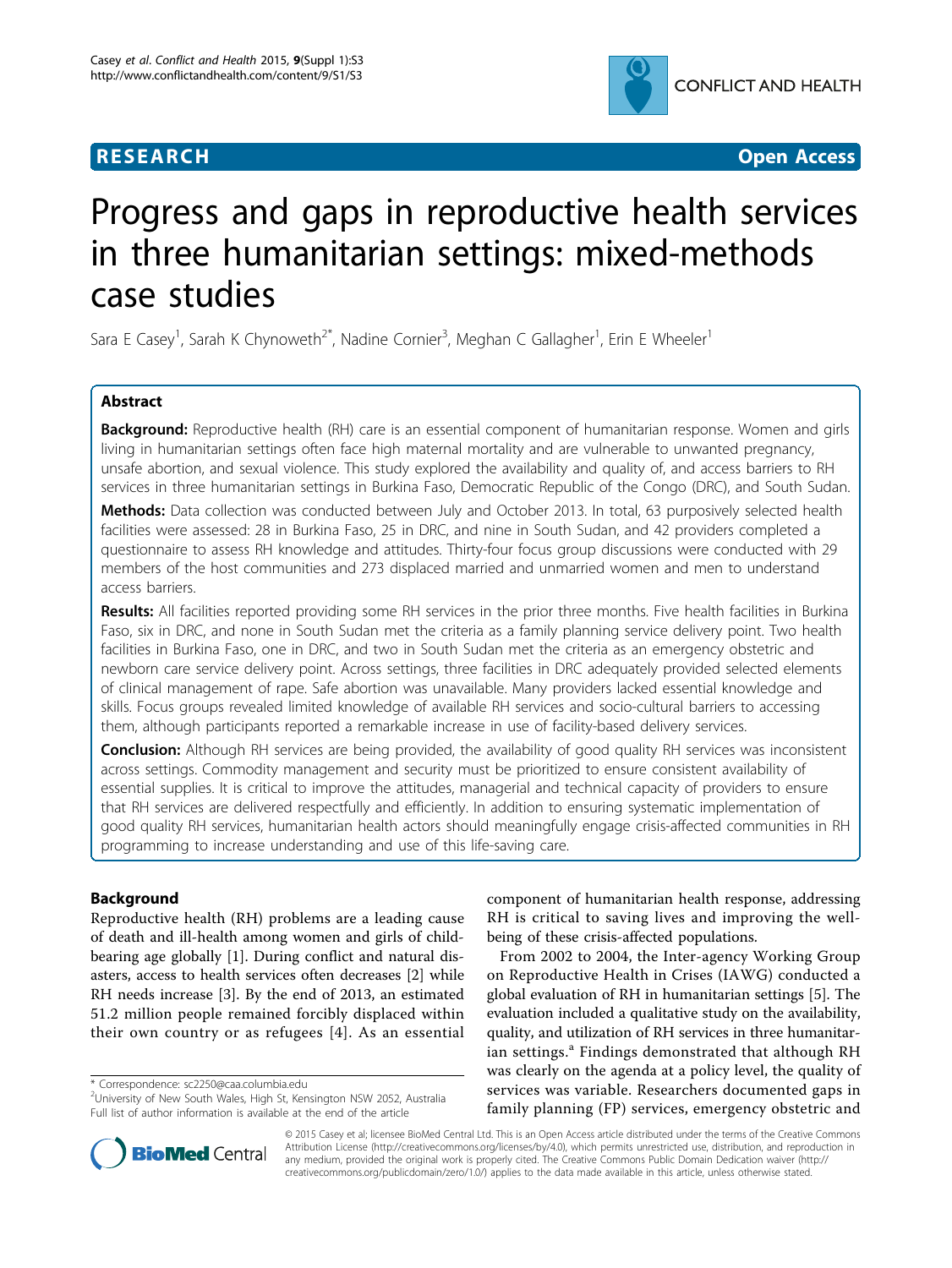newborn care (EmONC), as well as services for HIV and other sexually transmitted infections (STI). Response to gender-based violence (GBV) was the weakest area assessed, and internally displaced persons (IDPs)—as compared to refugees—were found to lack critical access to RH care. Since 2004, some components of RH have been studied in different humanitarian settings, but research remains limited [[6](#page-11-0)].

From 2012 to 2014, IAWG undertook a second global evaluation of RH in humanitarian settings. The present article describes one component of this project: a crosssectional, mixed methods case study on RH services for conflict-affected communities in Burkina Faso, Democratic Republic of the Congo (DRC), and South Sudan. The purpose of the study was to document the current availability, quality, utilization of, and access barriers to RH services in selected humanitarian settings in order to contribute to the evidence base informing humanitarian health-related policy and programming.

# Methods

# Study setting

The assessment sites included: the Seno, Soum, and Oudalan provinces of the Sahel Administrative Region in Burkina Faso, the Masisi Health Zone in North Kivu Province in DRC, and Maban County in South Sudan.<sup>b</sup> Countries met at least three of the following criteria: defined as low income by the World Bank classification in 2012; classified as "Warning" in the Failed States Index; experienced conflict during 2010-2012 per the Uppsala University Conflict Database; defined as "Stressed," "Crisis" or "Emergency" on the Famine Early Warning System; or had experienced a major natural disaster that warranted the launch of a flash appeal during 2011 or 2012. Within each country, site selection criteria included a robust humanitarian health response and accessibility.

Although the study settings are all in sub-Saharan Africa, they reflect different types of humanitarian crises. The Sahel Region in Burkina Faso represents a more traditional displaced setting in which the majority of refugees (from Mali) reside in three UNHCR-managed camps in an impoverished yet stable rural setting [[7\]](#page-11-0). In volatile North Kivu, however, only 6% of the IDPs live in camps [\[8](#page-11-0)]; both IDPs and host communities are affected by ongoing conflict. Maban County in South Sudan is a mixture of the two: the majority of refugees fleeing fighting in Sudan reside in four UNHCR-managed camps, and the host community itself is fragile with exceptionally poor infrastructure and episodic violence [[9\]](#page-11-0).

#### Study design

This cross-sectional, mixed methods case study improved on the 2004 evaluation by employing both a quantitative approach that included assessments of health facilities purposively selected from those providing services to crisis-affected populations as well as an assessment of a convenience sample of providers' knowledge and attitudes, and a qualitative approach using focus group discussions (FGDs). The goal of the quantitative component was to document the availability, quality, and utilization of RH service provision in the three settings. The purpose of the qualitative component was to explore access barriers.

Data collection tools were adapted from existing tools by an IAWG working group and translated into French. Ethical approval was obtained through the Columbia University Institutional Review Board as well as the Ministries of Health (MOH) in each setting. Informed verbal consent was obtained from all respondents.

#### Quantitative component

The quantitative component assessed health facilities with regards to availability, quality, and utilization of FP services, EmONC, comprehensive abortion care, as well as key aspects of clinical management of rape (CMoR), and HIV and other STI services. Data on general infrastructure, financial support, and human resources were also collected. The facility assessments used interviews with key staff, clinical register review, and room-byroom inventory of essential supplies and equipment. A facility was designated as capable of providing the specific service based on the following criteria: services were provided in the preceding three months (as self-reported by providers), skilled staff were in place (a mid-level provider or doctor who self-reported training received), and minimum essential equipment and supplies (described in the respective sections) necessary to provide the services were in evidence on the day of the assessment. The specific criteria for each service are detailed in the appendices.

If a service had not been provided in the three prior months, facility staff were asked to identify the primary reason from one of three categories: 1) lack of staff or untrained staff; 2) lack of supplies, equipment, or drugs; or 3) lack of authorization (by MOH or facility director) to provide the service. Utilization of services was measured via service statistics from the six previous months. However, many of these data were missing due to poor registers or the absence of key data points and were therefore excluded from this paper.

In addition, self-completed close-ended questionnaires were used to assess providers' knowledge and attitudes about RH service provision to help determine quality of care. These findings are described in the text whereas the data from the facility assessments are presented in the tables.

#### Qualitative component

The qualitative component helped to identify barriers to accessing care. The purpose of the FGDs with community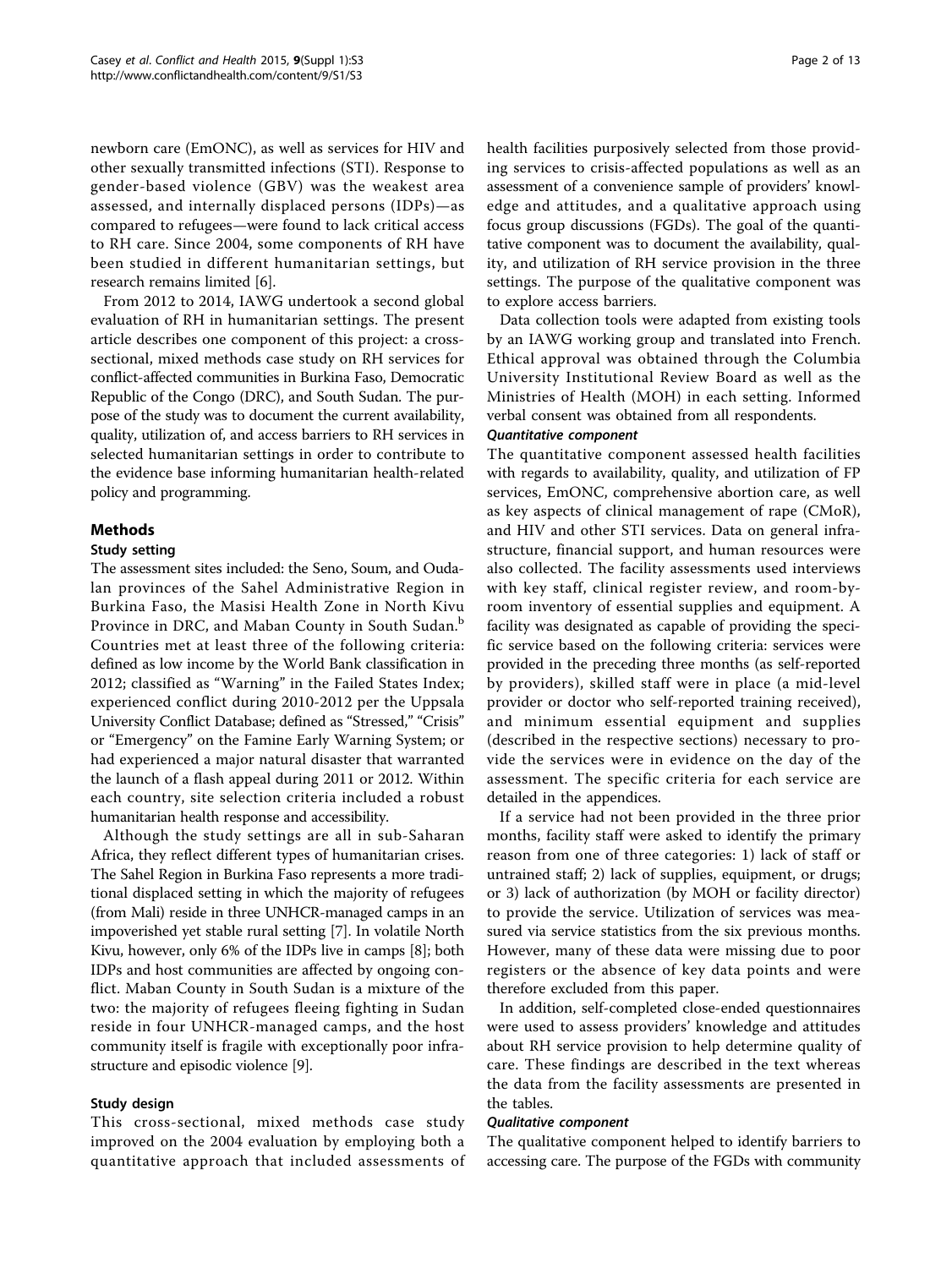members was to gather data on attitudes related to RH, knowledge of existing services, and challenges to accessing RH services.

# Data collection and analysis

The assessments took place between July and October 2013. Data collectors participated in a two-day training prior to data collection.

For the quantitative data collection, a list of all available health facilities serving both host and displaced populations (health center-level and above) was generated in each setting with the assistance of the respective MOH and UNHCR country offices. Facilities inaccessible due to insecurity and physical barriers, such as poor roads, were excluded. All remaining facilities (63) were assessed in each setting (Table 1). A convenience sample of 42 providers at a selection of facilities completed a questionnaire to assess knowledge and attitudes.

For the qualitative component, a total of 34 FGDs were held with 273 displaced persons and 29 members of the host communities in groups of married women, married men, unmarried women and unmarried men. Consecutive translation was used; multiple facilitators took notes to enhance triangulation (Table 1).

Quantitative data were entered into CS Pro version 5.0 and analyzed using SPSS version 21 (IBM Corp., Armonk, NY, USA); qualitative data were analyzed using thematic analysis [[10\]](#page-11-0).

# Findings

For each technical component of RH, we first describe the facility assessment findings, including provider knowledge and attitudes. We then describe the perceptions and responses from the FGDs.

# General infrastructure

General infrastructure of health facilities was assessed in terms of functioning power and water supplies, supplies for minimum infection prevention, as well as the availability of at least one provider at night and on the weekends (Table [2\)](#page-3-0). Most of the hospitals had these elements in place whereas availability at health centers varied. Supplies for minimum infection prevention were inconsistent across settings: two out of four hospitals assessed and 50% or fewer of the health centers had all supplies in evidence at the time of the assessment (Additional file [1:](#page-10-0) Appendix A). Few facilities (none in DRC; two in South Sudan, and ten in Burkina Faso) had at least one provider trained to provide adolescentfriendly RH services.

Despite this, focus groups with refugees residing in camps in Burkina Faso and South Sudan reported satisfaction with the health services. They commented that facilities were within 30 minutes walking distance or transport was available for emergencies. In DRC, however, focus group participants provided mixed feedback including some complaints about the quality of care, such as clinic staff privileging people they know and stock-outs of medicine and supplies. Access was variable; non-camp focus groups reported the longest distance to a health facility, with one group reporting that the nearest health center was two to three days' walk. Focus groups with displaced communities in all settings said health care was free of charge.

# Family planning (FP)

Functioning FP service delivery points included the ability to adequately provide a minimum method mix: intra-uterine device (IUD), implant, oral contraceptive pill (OCP), and injectable. Data on permanent FP methods and emergency contraception (EC) after unprotected sex were also collected. Functioning FP service delivery points were limited in Burkina Faso and DRC and nonexistent in South Sudan (Table [3](#page-3-0)).

In South Sudan, five facilities reported providing OCPs and four reported providing injectables in the previous three months, yet only one met the criteria to adequately provide these contraceptives; lack of supplies at the time of the assessment was the primary reason for facilities failing to meet the criteria (Additional file [2:](#page-10-0) Appendix B). Permanent and long-acting methods were not available at any facilities, although one health center reported having provided implants in the previous three months. Providers cited all possible reasons: lack of authorization, supplies, and trained staff. Three facilities reported providing EC in the previous three

|  |  | Table 1 Data collection by method |  |  |
|--|--|-----------------------------------|--|--|
|--|--|-----------------------------------|--|--|

|                        | <b>Facility</b><br>assessments | Provider<br>assessment | FGD: No. unmarried<br>women | FGD: No. married<br>women | FGD: No. unmarried<br>men | FGD: No. married<br>men |
|------------------------|--------------------------------|------------------------|-----------------------------|---------------------------|---------------------------|-------------------------|
| <b>Burkina</b><br>Faso | 28                             |                        |                             | 20                        | 16                        | 20                      |
| <b>DRC</b>             | 26                             |                        | 29                          | 38                        | 28                        | 38                      |
| South<br>Sudan         |                                | 18                     | 20                          |                           |                           | 20                      |
| <b>Total</b>           | 63                             | 42                     | 70                          | 89                        | 65                        | 78                      |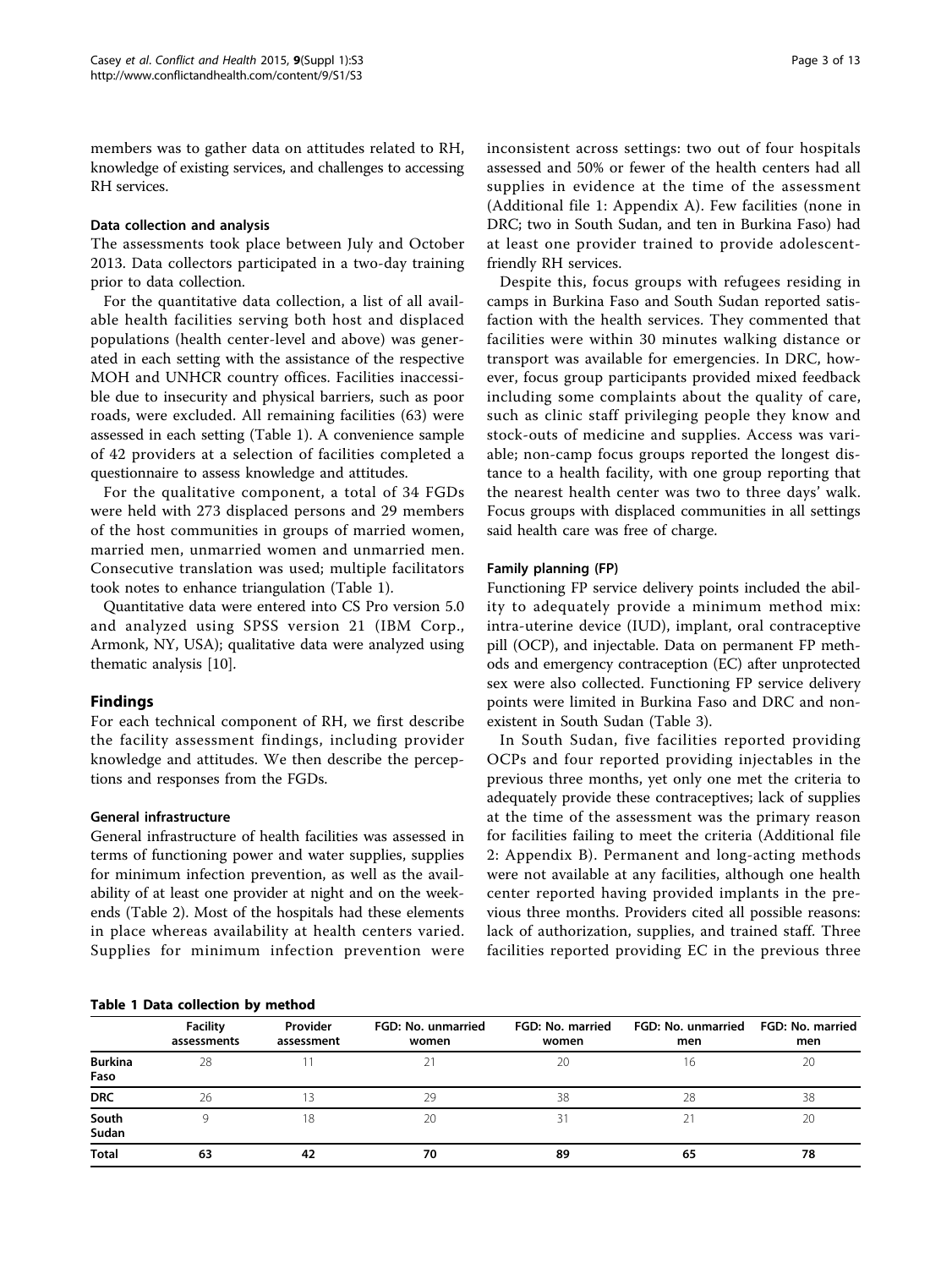|                                    | Mean<br>catchment<br>population <sup>1</sup> | Mean<br>number of<br>beds | At least 1 qualified health<br>provider available 24/7 | <b>Functioning</b><br>power supply | <b>Functioning</b><br>water supply | <b>Minimum infection</b><br>prevention supplies <sup>2</sup> |
|------------------------------------|----------------------------------------------|---------------------------|--------------------------------------------------------|------------------------------------|------------------------------------|--------------------------------------------------------------|
| <b>Burkina Faso</b><br>$(n=28)^3$  |                                              |                           |                                                        |                                    |                                    |                                                              |
| Hospital $(n=3)$                   | 608,320                                      | 89                        | 2(66.7%)                                               | 3 (100%)                           | 3 (100%)                           | $ND^*$ (1)                                                   |
| Camp health<br>center $(n=4)$      | 18,452                                       | 6                         | 3 (100%) ND* (1)                                       | $2(66.7%) ND* (1)$                 | 4 (100%)                           | $\Omega$<br>$ND^*$ (1)                                       |
| Non-camp health<br>center $(n=21)$ | 6,782                                        | 10                        | 13 (61.9%)                                             | 13 (76.5%) ND* (4)                 | 16 (80%) $ND^*$ (1)                | 5 (23.8%)                                                    |
| DRC $(n=26)^4$                     |                                              |                           |                                                        |                                    |                                    |                                                              |
| Hospital $(n=1)$                   | 378,000                                      | 171                       |                                                        |                                    |                                    |                                                              |
| Health center<br>$(n=25)$          | 12,870                                       | 8                         | 18 (75%)                                               | 10 (40%)                           | 14 (56%)                           | 4 (16%)                                                      |
| South Sudan<br>$(n=9)^5$           |                                              |                           |                                                        |                                    |                                    |                                                              |
| Hospital $(n=1)$                   | 209,700                                      | 60                        | $ND^*$                                                 |                                    |                                    | 0                                                            |
| Health center<br>$(n=8)$           | $ND^*$                                       | 16 (range<br>$2-67$       | 1(12.5%)                                               | 4 (50%)                            | 8 (100%)                           | 4 (50%)                                                      |
| $X \cup Y$ $X \cup Y$              |                                              |                           |                                                        |                                    |                                    |                                                              |

# <span id="page-3-0"></span>Table 2 General infrastructure (n=63 health facilities)

\*ND = no data

<sup>1</sup> Mean catchment population includes both host and displaced populations with the exception of the camp health facilities in Burkina Faso which served primarily refugees.

<sup>2</sup> See Additional file [1:](#page-10-0) Appendix A for details on minimum infection prevention supplies.

<sup>3</sup> The MOH manages three hospitals and 21 non-camp health centers while the four camp health centers are NGO-managed. The non-camp health centers primarily serve the host community whereas the camp facilities serve refugees. The hospitals serve both populations.

<sup>4</sup> All facilities from DRC are MOH-managed, but the hospital and 15 health centers received some NGO support for health.

<sup>5</sup> The hospital and one health center are MOH-managed, six health centers are NGO-managed, and one health center is managed by a religious mission.

months; scarce supplies and lack of authorization were the primary reasons given for not providing EC. Questionnaires revealed that some providers felt personal discomfort with FP services and had personal beliefs that may have influenced their professional conduct.

In Burkina Faso and DRC, the four hospitals met the requirements for a functioning FP delivery point (Table 3). Among health centers in both settings, short-acting methods were more available than long-acting. In Burkina Faso, all camp facilities and 81% of non-camp health centers

#### Table 3 Functioning family planning (FP) service delivery point (n=63)

|                                    | Oral contraceptive pill<br>(OCP) | Injectable<br>contraceptive | <b>IUD</b> | Implant         | <b>Functioning FP service delivery</b><br>point <sup>'</sup> |
|------------------------------------|----------------------------------|-----------------------------|------------|-----------------|--------------------------------------------------------------|
| Burkina Faso (n=28)                |                                  |                             |            |                 |                                                              |
| Hospital $(n=3)$                   | 3 (100%)                         | 3 (100%)                    | 3 (100%)   | 3 (100%)        | $3(100\%)$                                                   |
| Camp health center (n=4)           | 3 (100%)<br>$ND^*$ (1)           | 3 (100%)<br>$ND^*$ (1)      | (25%)      | 1(25%)          | 1(25%)                                                       |
| Non-camp health center<br>$(n=21)$ | 17 (81%)                         | 17 (81%)                    | $(4.8\%)$  | 8 (40%) ND* (1) | $1(4.8\%)$                                                   |
| DRC (n=26)                         |                                  |                             |            |                 |                                                              |
| Hospital $(n=1)$                   |                                  |                             |            |                 |                                                              |
| Health center (n=25)               | 12 (48%)                         | 10 (40%)                    | 9(36%)     | 5 (20%)         | 5 (20%)                                                      |
| South Sudan (n=9)                  |                                  |                             |            |                 |                                                              |
| Hospital $(n=1)$                   | $\Omega$                         | $ID**$                      | 0          | $\Omega$        | 0                                                            |
| Health center (n=8)                | 1 (12.5%)                        | 1(12.5%)                    | 0          | $\Omega$        | 0                                                            |
|                                    |                                  |                             |            |                 |                                                              |

 $*ND = no data$ 

\*\*ID = incomplete data. The hospital met all the indicators but data on availability of injectables at the time of the assessment were missing.

<sup>1</sup> Defined as a facility able to provide IUDs, implants, OCPs, and injectables. A facility was classified as able to provide each method if the following criteria were met: self-reported provision of the service in the previous 3 months, at least one provider trained in FP service provision, and presence of minimum essential supplies and equipment on the day of the assessment. See Additional file [2:](#page-10-0) Appendix B for details.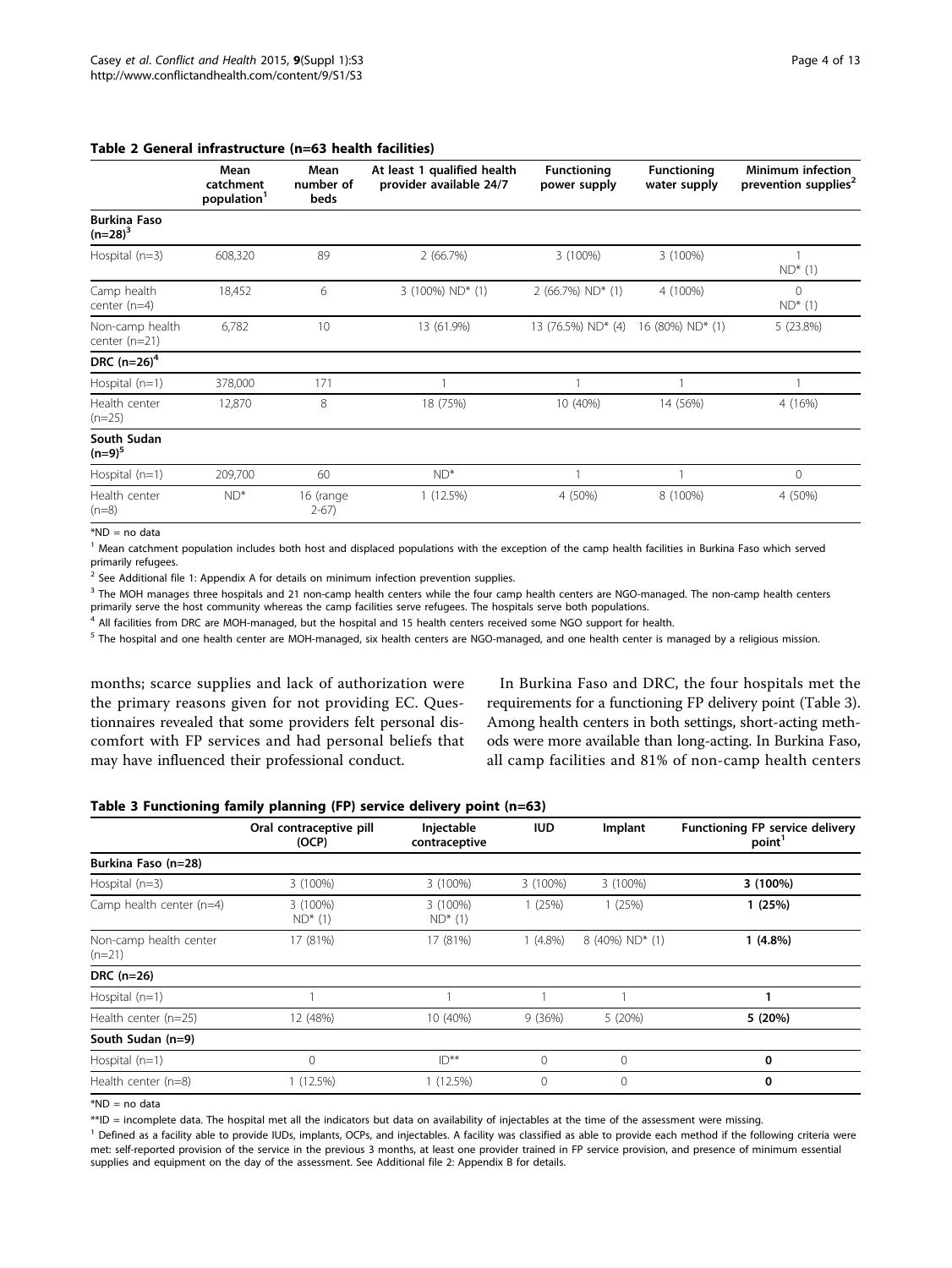sufficiently provided short-acting methods, yet only one of each met the criteria to provide IUDs and less than half adequately provided implants (Additional file [2](#page-10-0): Appendix B). Among health centers in DRC, coverage was variable with 48% adequately providing OCPs and less than half meeting the criteria to provide injectables; 36% and 20% adequately provided IUDs and implants, respectively. Insufficient supplies were a significant barrier in both settings. For example, although all camp facilities and 90% of non-camp facilities in Burkina Faso reported providing implants in the previous three months, only one and 40%, respectively, had the minimum essential supplies at the time of the assessment, mainly due to lack of forceps. In DRC, 72% of health centers reported providing injectables in the three months prior but only 54% had injectables in evidence at the time of the assessment. Lack of trained staff was also a challenge to providing FP in DRC, while the large majority of facilities in Burkina Faso had at least one staff trained in each method. Some permanent methods were available: the hospital in DRC reported having performed tubal ligation and one hospital in Burkina Faso performed vasectomy in the previous three months. Emergency contraception had reportedly been provided at 42% and 36% of facilities in DRC and Burkina Faso, respectively, in the three months prior. Questionnaires found that some providers in all three settings maintained negative attitudes toward women using contraception without their husbands' consent (Additional file [8](#page-10-0): Appendix H).

FGDs in all settings revealed significant socio-cultural barriers and misconceptions regarding FP. Participants reported that large families were socially valued, and contraception was associated with sex work or sex outside of marriage, which were viewed negatively. Further, awareness of available services was limited in all settings. In DRC, some women reported that they were required to present an authorization letter or be accompanied by their husband to access FP services, although no such policy was in place. Participants in Burkina Faso and DRC said that unmarried and adolescent women had the most difficulty accessing FP services, while in South Sudan, unmarried women were generally unaware of family planning methods.

# Emergency obstetric and newborn care (EmONC)

A functioning basic or comprehensive EmONC service delivery point was defined as being able to provide the applicable signal functions, $c$  or life-saving obstetric interventions, as recommended by WHO [\[11](#page-11-0)]; availability of partographs, blood pressure cuff, and stethoscope, which are essential to provide good delivery care, were also required. In general, health centers should provide basic EmONC (BEmONC) and referral hospitals comprehensive EmONC (CEmONC). Across settings, all hospitals except for one in Burkina Faso (which had not provided assisted vaginal delivery) reported providing all elements of CEmONC in the previous three months. Yet only one hospital in Burkina Faso met the criteria for a functioning CEmONC delivery point when supplies and equipment were assessed (Table [4\)](#page-5-0). Of the health centers, only one in South Sudan could be defined as a functioning BEmONC delivery point. In DRC, the only adequately functioning BEmONC service delivery point was the hospital. Per WHO guidance, the minimum acceptable level of coverage is five functioning health facilities providing EmONC, at least one of which provides CEmONC, per 500,000 population [[11\]](#page-11-0). None of the settings met this benchmark for minimum BEmONC or CEmONC coverage, although BEmONC coverage in South Sudan was unknown because the population was too transient to establish a reliable mean health center catchment population. Facilities located in camps reported functioning referral systems for obstetric emergencies; however, non-camp facilities reported weaker or non-functional referral mechanisms.

Across settings, assisted vaginal delivery was particularly limited: of the health centers, one in DRC, three in South Sudan, and none in Burkina Faso were able to adequately provide this signal function, primarily due to lack of authorization and absence of supplies (Additional file [3](#page-10-0): Appendix C).

In Burkina Faso, the large majority of facilities had at least one provider trained to provide BEmONC. Parenteral drugs were more available at non-camp health centers than camp centers, although the availability of removal of retained products was minimal at both with only one of each adequately providing this signal function. In DRC, CEmONC was not fully available and adequate BEmONC was extremely limited: of the 26 health facilities, the hospital was the only adequately functioning EmONC delivery point, and it only met the criteria as a BEmONC facility due to missing supplies for blood transfusion. In South Sudan, most health centers sufficiently provided manual removal of the placenta yet only two adequately provided parenteral anticonvulsants; the referral hospital lacked elements to sufficiently provide assisted vaginal delivery and did not have partographs. Providers across settings reported a dearth of equipment and drugs as the primary barrier to providing adequate basic and CEmONC followed by shortages of trained staff; some providers also reported that their facility lacked authorization to provide certain signal functions.

Data on additional essential elements of newborn care were also collected, including having provided neonatal resuscitation in the previous three months, the availability of skilled staff trained to provide breastfeeding support, newborn infection management, thermal care, cord care, kangaroo care, delivery practices for prevention of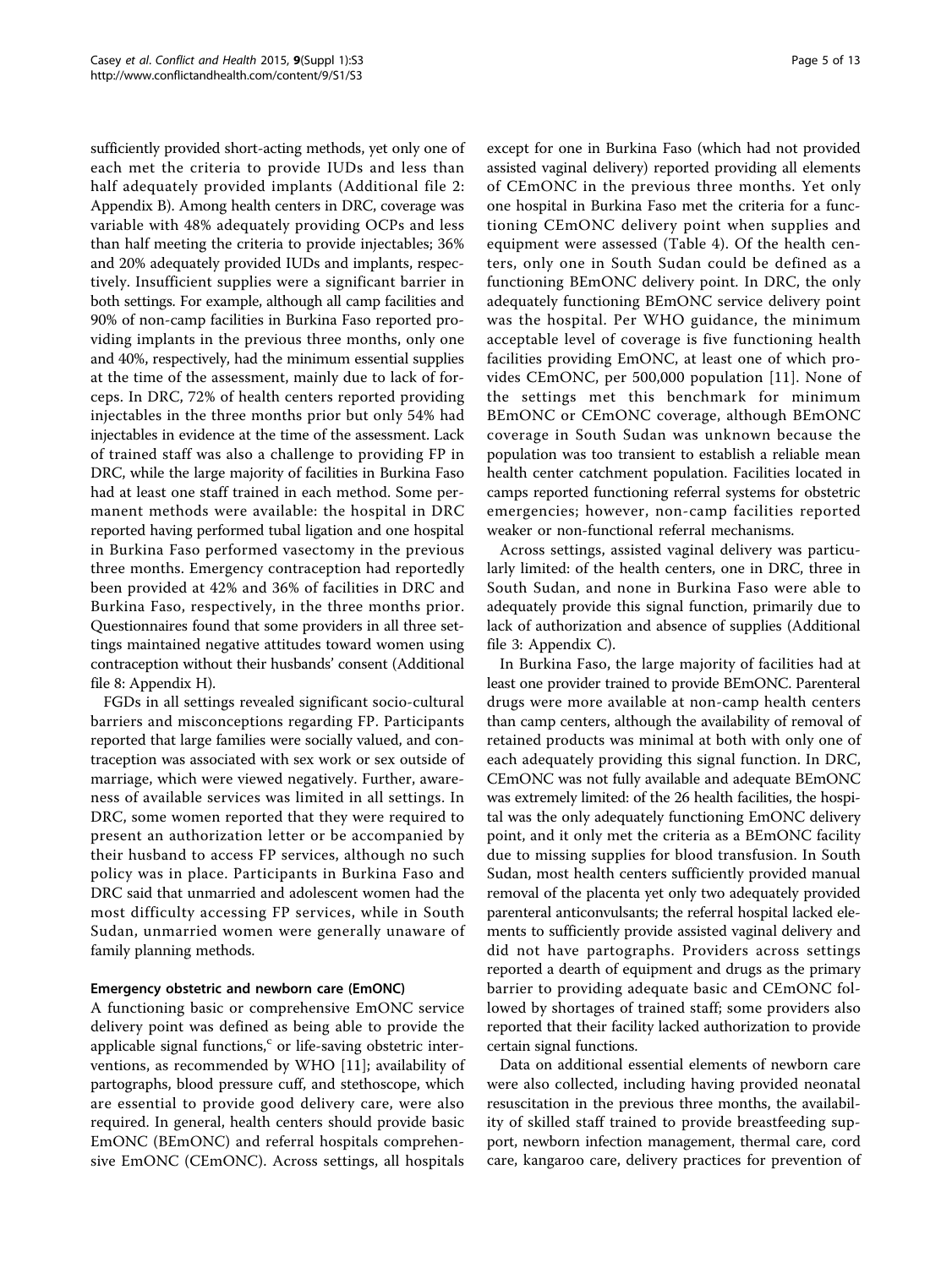|                                    | <b>Functioning BEmONC</b><br>service delivery point <sup>1</sup> | <b>Functioning CEmONC</b><br>service delivery point <sup>1</sup> | <b>Essential elements of</b><br>newborn care <sup>2</sup> | <b>Functioning PAC</b><br>service delivery point <sup>3</sup> | Induced<br>abortion <sup>4</sup> |
|------------------------------------|------------------------------------------------------------------|------------------------------------------------------------------|-----------------------------------------------------------|---------------------------------------------------------------|----------------------------------|
| <b>Burkina Faso</b><br>$(n=28)$    |                                                                  |                                                                  |                                                           |                                                               |                                  |
| Hospital $(n=3)$                   | $1(33.3\%)$                                                      | $(33.3\%)$                                                       | 2(66.7%)                                                  | 3 (100%)                                                      | $()^{**}$                        |
| Camp health<br>center $(n=4)$      | 0                                                                | <b>NA</b>                                                        | 1(25%)                                                    | 1(25%)                                                        | $\circ$                          |
| Non-camp health<br>center $(n=21)$ | $\mathbf{0}$                                                     | <b>NA</b>                                                        | 2(9.5%)                                                   | $\circ$                                                       | $\mathbf{0}$                     |
| DRC (n=26)                         |                                                                  |                                                                  |                                                           |                                                               |                                  |
| Hospital $(n=1)$                   |                                                                  | $0^*$                                                            |                                                           |                                                               | $()^{\ast\ast}$                  |
| Health center<br>$(n=25)$          | $\mathbf{0}$                                                     | <b>NA</b>                                                        | 0                                                         | 11 (44%)                                                      | $0***$                           |
| South Sudan<br>$(n=9)$             |                                                                  |                                                                  |                                                           |                                                               |                                  |
| Hospital $(n=1)$                   | $\mathbf{0}$                                                     | 0                                                                | 0                                                         |                                                               | $\Omega$                         |
| Health center (n=8)                | ND(1)                                                            | <b>NA</b>                                                        | 2(25%)                                                    |                                                               | $\Omega$                         |

#### <span id="page-5-0"></span>Table 4 Functioning EmONC and post-abortion care (PAC) delivery points, additional elements of newborn care, and induced abortion (n=63)

\* Minimum criteria for all CEmONC signal functions met except for blood transfusion

\*\*Health facility assessments found that none of the facilities provided induced abortion. However, some providers reported that they had performed induced abortion in the previous three months.

Defined as a facility able to provide all nine (comprehensive) or seven (basic) EmONC signal functions. A facility was classified as able to provide each signal function if the following criteria were met: self-reported provision of EmONC services in the previous three months, at least one provider trained in basic or CEmONC, presence of minimum essential supplies and equipment for each signal function on the day of the assessment. See Additional file [3](#page-10-0): Appendix C for details. Hospitals that met the criteria for a CEmONC facility are not included in the BEmONC data.

<sup>2</sup> Defined as having at least one skilled staff trained to provide neonatal resuscitation, breastfeeding support, newborn infection management, thermal care, cord care, kangaroo care, delivery practices for PMTCT and presence of minimum essential equipment and supplies for neonatal resuscitation and infection management. See Additional file [4:](#page-10-0) Appendix D for details.

<sup>3</sup> Defined as having provided PAC services in the previous three months (self-reported), offering FP to all PAC clients, presence of minimum essential equipment and supplies for PAC using MVA or misoprostol. See Additional file [5:](#page-10-0) Appendix E for details.

<sup>4</sup> Self-reported provision of the service in the previous three months

mother-to-child transmission of HIV (PMTCT), as well as drugs for infection management. Availability of adequate newborn care was limited across settings (Table 4). Of the health centers that failed to provide adequate neonatal resuscitation in Burkina Faso and DRC, the majority reported lack of supplies as the main reason for not providing the service: two-thirds did not have a resuscitation bag and infant face mask in DRC and 80% lacked corticosteroids in Burkina Faso (Additional file [4](#page-10-0): Appendix D). In addition, providers in many facilities across settings lacked training in newborn infection management.

Provider questionnaires revealed varied knowledge of EmONC. For example, on average across settings, providers could name most of the nine key observations for labor monitoring but fewer than half of the eight essential activities to manage post-partum hemorrhage (Additional file [8](#page-10-0): Appendix H).

Despite the significant gaps in good quality EmONC services, focus groups and community leaders reported positive experiences with maternal health services. Notably, all groups—including men—in the three settings were aware of the advantages of women delivering in a health facility.

Remarkably, whereas childbirth had previously occurred at home with a traditional birth attendant, respondents reported that facility births had now become a norm. They attributed their attitude and behavior changes to education campaigns and outreach by health providers. In all settings refugees and IDPs said that they were aware of the existing maternal health services and that care was free. One FGD in DRC reported that distance impeded access to delivery care.

#### Comprehensive abortion care

Comprehensive abortion care included the provision of post-abortion care (PAC) as well as safe induced abortion according to national law [\[12\]](#page-11-0). Of the five hospitals assessed, all met the requirements for a functioning PAC service delivery point, defined as being able to adequately provide manual vacuum aspiration (MVA) or misoprostol and offering at least one FP method to post-abortion clients (Table 4). Among health centers, almost half in DRC met the criteria to adequately provide PAC. Fewer health centers in Burkina Faso and South Sudan sufficiently provided PAC, with providers reporting they were unauthorized to do so. Providers in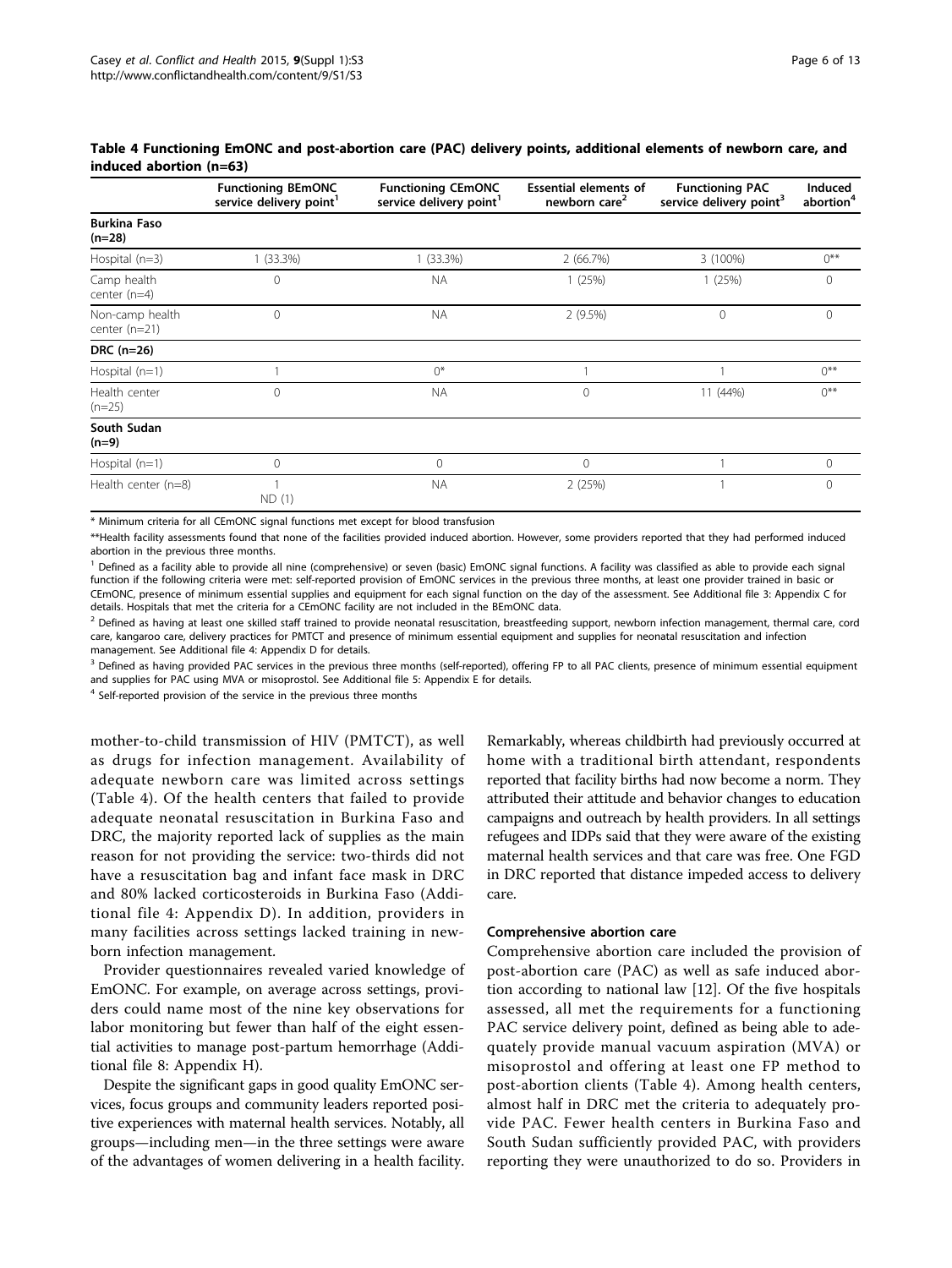all settings also cited scarce supplies followed by dearth of trained staff as barriers to service provision. MVA was the most common means of uterine evacuation; and two facilities in Burkina Faso and three in both DRC and South Sudan had misoprostol for PAC available at the time of the assessment (Additional file [5](#page-10-0): Appendix E.)

Although induced abortion is legally permitted under certain circumstances<sup>d</sup> in all settings [[13](#page-11-0)], the facility assessments found that none of the facilities provided this service. However, interviews with providers and the questionnaires suggested that abortion may be available at some health facilities in DRC and Burkina Faso, although this remains unclear. Providers in all settings reported that their facility lacked authorization to perform induced abortions and few staff were trained.

Across settings, FGDs revealed negative attitudes toward abortion, which they said conflicted with religious beliefs. However, all reported that some women and girls in their communities resorted to unsafe abortion.

# Clinical management of rape (CMoR)

While the minimum package of CMoR for low-resource settings includes 25 elements [\[14](#page-11-0)], selected key elements of CMoR were assessed, including the availability of EC, post-exposure prophylaxis for HIV (PEP), and antibiotics for STI prevention, the provision of these drugs in the previous three months, as well at least one staff trained to provide CMoR.

Across settings, only three facilities, all in DRC, had these selected elements in place (Table 5). Some availability of this care in DRC—as opposed to the other two settings—was not surprising given the international attention to the widespread sexual violence in DRC's conflict-affected areas [[15\]](#page-11-0). Yet three of 26 facilities still constituted limited coverage, and it was unclear whether these three facilities provided all components of the minimum package of CMoR [[14\]](#page-11-0). A paucity of drugs was the primary barrier reported in DRC. For instance, more than 80% of facilities reported providing presumptive STI treatment for CMoR in the previous three months, but only 8% had all necessary antibiotics for STIs available on the day of the assessment (Additional file [6](#page-10-0): Appendix F).

A dearth of supplies was found in the other two settings as well. In Burkina Faso, all four camp facilities reported having provided EC and antibiotics for STIs as part of CMoR in the previous three months; three of the four reported providing PEP. In South Sudan, two health centers reported providing all drugs—EC, PEP, and antibiotics for STIs—for CMoR in the prior three months. Yet, at the time of the assessment, all lacked supplies. In Burkina Faso, PEP was not available at any health centers; of the health centers that did not provide PEP in the previous three months, half reported that they were not authorized to do so.

Regarding staff, almost three quarters of health facilities in DRC had at least one provider trained in CMoR. Trained providers were less available in Burkina Faso and South Sudan. Questionnaires demonstrated that, on average, providers across settings could identify fewer

Table 5 Facilities with essential drugs and at least 1 qualified staff to provide clinical management of rape (CMoR) (n=63)

|                                    | At least 1 provider<br>qualified to provide<br><b>CMoR</b> | Post-exposure<br>prophylaxis (PEP) <sup>1</sup> | Emergency<br>contraception<br>(EC) | Antibiotics to<br>prevent STI <sup>1</sup> | Facilities with essential drugs and<br>$\geq$ 1 qualified staff for CMoR |
|------------------------------------|------------------------------------------------------------|-------------------------------------------------|------------------------------------|--------------------------------------------|--------------------------------------------------------------------------|
| <b>Burkina Faso</b><br>$(n=28)$    |                                                            |                                                 |                                    |                                            |                                                                          |
| Hospital $(n=3)$                   | 2(66.7%)                                                   | 2(66.7%)                                        | 0                                  | 2(66.7%)                                   | 0                                                                        |
| Camp health<br>center $(n=4)$      | $1(33.3\%)$<br>$ND^*$ (1)                                  | 0                                               | 2 (67.7%) ND* (1)                  | 2(50%)                                     | 0                                                                        |
| Non-camp health<br>center $(n=21)$ | 10 (47.6%)                                                 | 0                                               | 6(28.6%)<br>$ND^*$ (1)             | 9 (42.9%)                                  | 0                                                                        |
| DRC (n=26)                         |                                                            |                                                 |                                    |                                            |                                                                          |
| Hospital $(n=1)$                   |                                                            |                                                 |                                    |                                            |                                                                          |
| Health center<br>$(n=25)$          | 18 (72%)                                                   | 10 (40%)                                        | 12 (48%)                           | 2(8%)                                      | 2(8%)                                                                    |
| South Sudan<br>$(n=9)$             |                                                            |                                                 |                                    |                                            |                                                                          |
| Hospital $(n=1)$                   | $\Omega$                                                   | 0                                               | $\Omega$                           | $\Omega$                                   | 0                                                                        |
| Health center<br>$(n=8)$           | (25%)<br>$ND^*$ (4)                                        | 1(14.3%)<br>$ND^*$ (1)                          | 1(14.3%)<br>$ND^*$ (1)             | 2(28.6%)<br>$ND^*$ (1)                     | 0<br>$ND^*$ (2)                                                          |
| $X \cup Y$ $X \cup Y$              |                                                            |                                                 |                                    |                                            |                                                                          |

\*ND = no data

<sup>1</sup> Self-reported provision of the service in the previous three months and presence of supplies on the day of the assessment. See Additional file [6:](#page-10-0) Appendix F for details.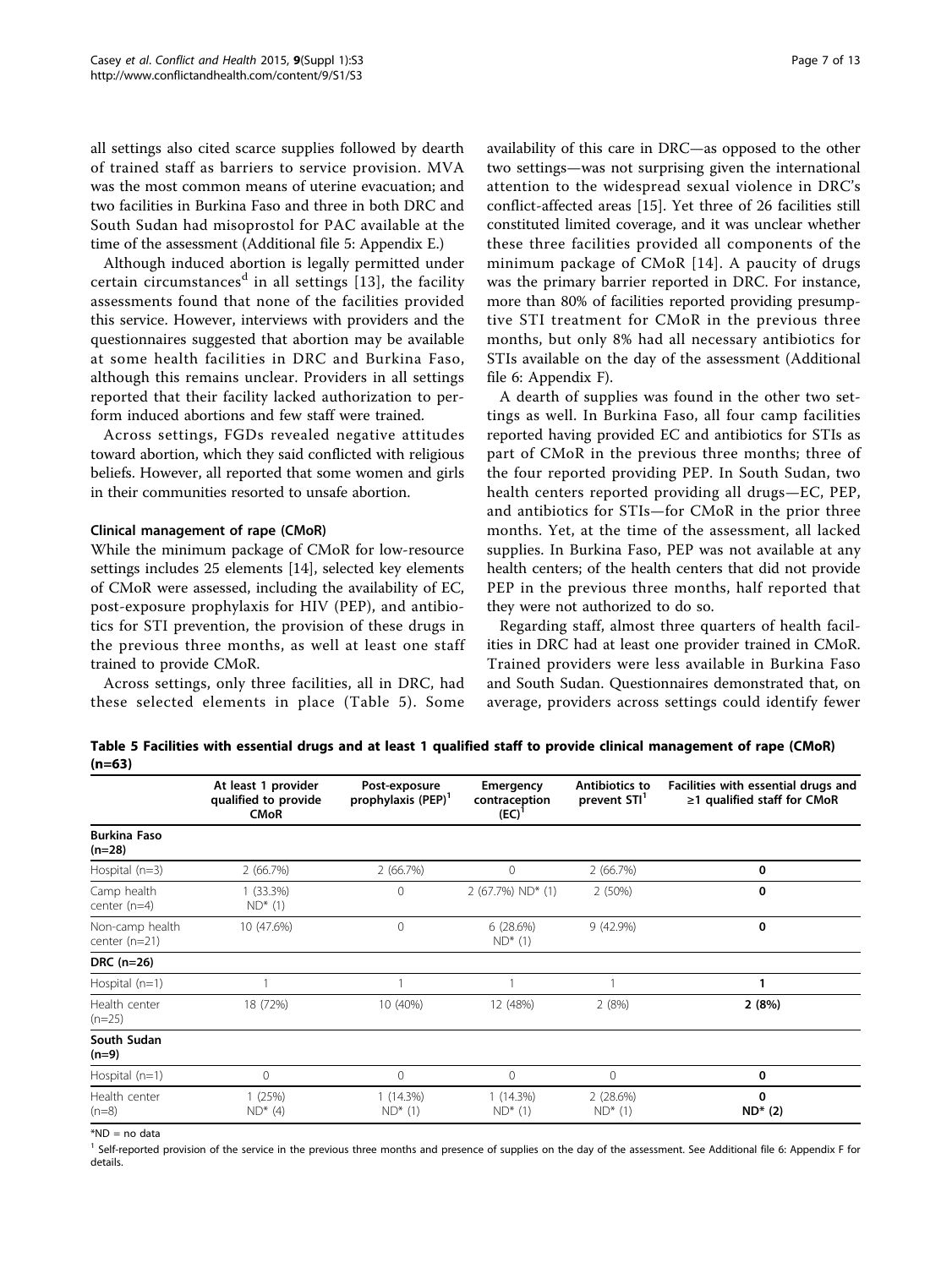than half of the eleven key CMoR activities (Additional file [8](#page-10-0): Appendix H).

Responses from FGD participants about sexual violence varied. Participants in DRC were the most knowledgeable about where to seek services and were generally aware of the importance of seeking care within 72 hours after rape. Informants in South Sudan and Burkina Faso were unaware of existing services or reasons to seek health care. However, across settings, the FGDs reported that most rape survivors would not come forward due to fears of stigma and rejection as well as concerns about confidentiality. All said that young unmarried women were at risk of sexual assault. Women in DRC reported that sexual violence was widespread, including at home and by armed groups. Women in Burkina Faso and South Sudan described marital rape as commonplace; they reported that sexual violence outside of marriage did occur, primarily perpetrated by members of the refugee or host communities, but was rare.

### HIV and other STIs

Adequate provision of STI services (syndromic or laboratory testing and treatment) and PMTCT included self-reported provision of the service in the preceding three months and the availability of essential drugs on the day of the assessment. Data were collected on selfreported provision of anti-retroviral therapy (ART) for people living with HIV (PLHIV), voluntary counseling and testing for HIV (VCT), and condoms in the previous three months.

Adequate STI and HIV services were available at the hospital in DRC and two of three hospitals in Burkina Faso, but nonexistent at the hospital in South Sudan (Table 6). Most facilities across settings reported having provided STI care in the previous three months, yet, apart from non-camp facilities in Burkina Faso, the majority failed to meet the criteria to adequately provide these services due to lack of antibiotics (Additional file [7](#page-10-0): Appendix G). In South Sudan, ARVs for PMTCT and ART had not been provided at any health facility in the previous three months; six of the nine health facilities reported that they lacked authorization to administer ARVs and others reported they lacked supplies. In DRC, none of the health centers adequately provided PMTCT due to lack of supplies as well as lack of trained staff. In Burkina Faso, most services were available in non-camp facilities; however, ART outside of the hospitals was rarely available, primarily due to policy barriers, with 18 of the 25 health centers reporting they were not authorized to provide ART to PLHIV. Questionnaires revealed that, on average across settings, providers could name half of five key elements of care for someone presenting with symptoms of an STI (Additional file [8:](#page-10-0) Appendix H).

Most FGD participants had heard about HIV yet stigma and misconceptions abounded. Condom knowledge and use, which focus group participants often associated with sex workers, was low. Although condoms were provided at roughly half of the health facilities in South Sudan and DRC and more than three quarters in Burkina Faso, only in Burkina Faso were the majority of

| Table 6 HIV and other sexually transmitted infection (STI) services (n=63) |  |  |
|----------------------------------------------------------------------------|--|--|
|----------------------------------------------------------------------------|--|--|

|                                    | Syndromic or laboratory<br>diagnosis and treatment of STIs <sup>1</sup> | ARVs for HIV+ mothers and<br>newborns in maternity <sup>1</sup> | ART for people<br>living with HIV <sup>2</sup> | <b>Voluntary HIV</b><br>counseling and<br>testing <sup>2</sup> | Condom<br>provision <sup>2</sup> |
|------------------------------------|-------------------------------------------------------------------------|-----------------------------------------------------------------|------------------------------------------------|----------------------------------------------------------------|----------------------------------|
| <b>Burkina Faso</b><br>$(n=28)$    |                                                                         |                                                                 |                                                |                                                                |                                  |
| Hospital $(n=3)$                   | 2(67%)                                                                  | 3 (100%)                                                        | 3 (100%)                                       | 3 (100%)                                                       | 3 (100%)                         |
| Camp health<br>center $(n=4)$      | 1(25%)                                                                  | 1(25%)                                                          | 1(25%)                                         | 4 (100%)                                                       | 3(75%)                           |
| Non-camp health<br>center $(n=21)$ | 21 (100%)                                                               | 18 (90%) ND* (1)                                                | 3(14.3%)                                       | 19 (90.5%)                                                     | 18 (85.7%)                       |
| DRC (n=26)                         |                                                                         |                                                                 |                                                |                                                                |                                  |
| Hospital $(n=1)$                   |                                                                         |                                                                 |                                                |                                                                |                                  |
| Health center<br>$(n=25)$          | 2(9%)<br>ND (2)                                                         | $\mathbf{0}$                                                    | 1(4%)                                          | 6(25%)                                                         | 12 (48%)                         |
| South Sudan<br>$(n=9)$             |                                                                         |                                                                 |                                                |                                                                |                                  |
| Hospital $(n=1)$                   | 0                                                                       | 0                                                               | $\mathbf{0}$                                   | $\mathbf{0}$                                                   | 0                                |
| Health center<br>$(n=8)$           | 3(38%)                                                                  | 0                                                               | 0                                              | 1(12.5%)                                                       | 4 (50%)                          |

 $*ND = no data$ 

<sup>1</sup> Self-reported provision of the service in the previous three months and presence of essential equipment and supplies on the day of the assessment. See Additional file [7:](#page-10-0) Appendix G for details.

 $2$  Self-reported provision of the service in the previous three months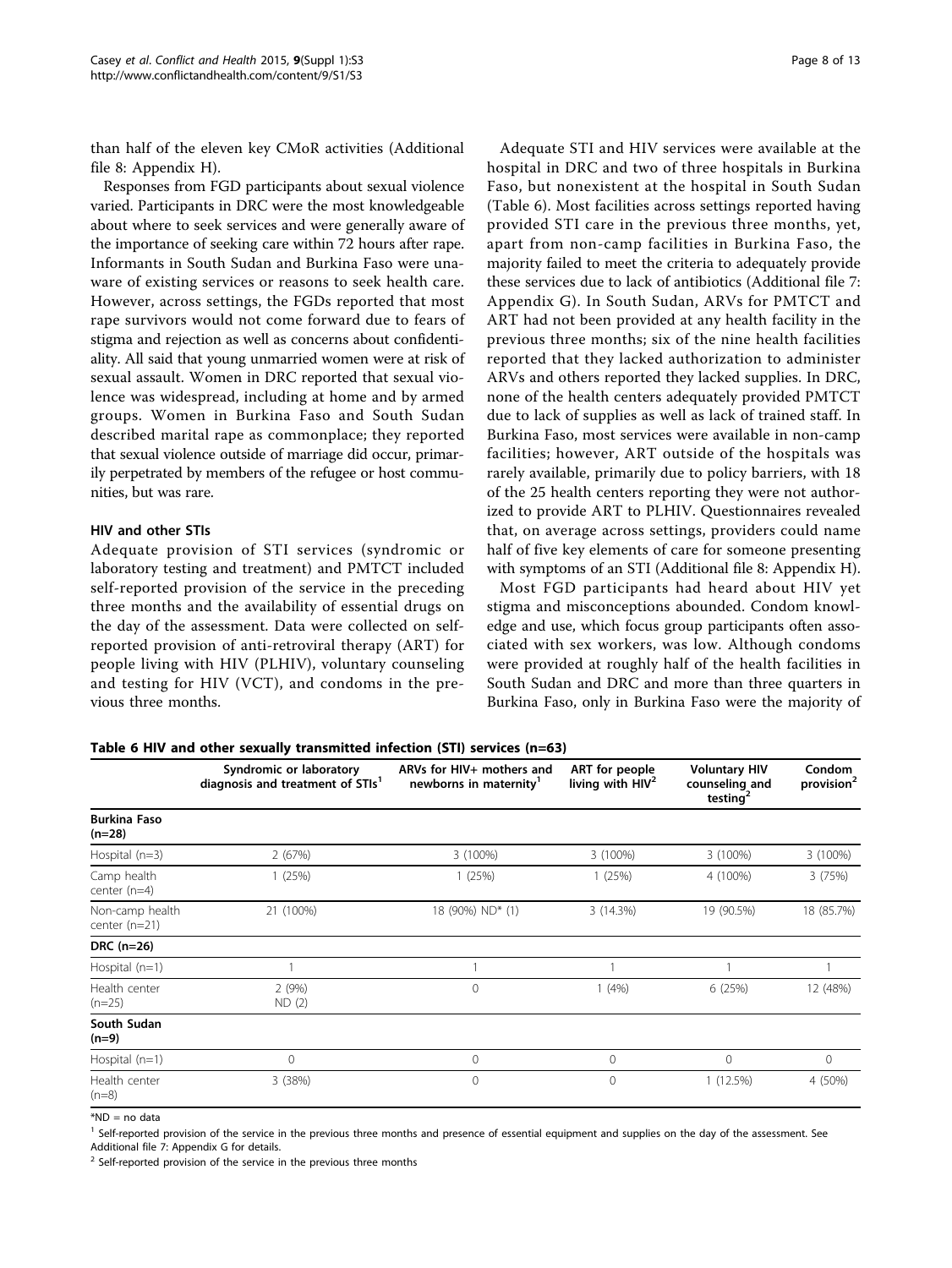FGD participants aware of their availability. In all sites, young unmarried women were the least knowledgeable of HIV, STIs, and ways to minimize transmission; some young women in DRC had never heard of HIV or AIDS. Participants in Burkina Faso and DRC cited lack of confidentiality as a key barrier to seeking HIV/AIDS services.

# **Discussion**

A decade has passed since the availability, quality, and barriers to RH services have been assessed across crisisaffected settings. Although poor data quality prevented analysis of utilization data, the mixed methods approach allowed us to estimate quality of care through the availability of a minimum standard of RH services and provider knowledge and attitudes, as well as understand access barriers.

The assessment criteria held facilities to a strict minimum standard of care, based on international guidance, requiring them to have provided the service recently as well as have trained staff and specific essential supplies in place. Findings revealed a striking inconsistency between the self-reported provision of RH services and the availability of the minimum supplies and trained staff to adequately provide them: many facilities reported having recently provided a number of RH services, yet—apart from the hospitals in DRC and Burkina Faso—the availability of a minimum standard of quality RH services was generally limited. A service cannot be considered available when minimum essential elements to provide the service are not present or face regular stock-outs. Further, many providers lacked critical RH knowledge and some exhibited biases that weakened good quality care.

Compared to findings from other research in humanitarian settings, [[5,6,16](#page-11-0)] positive developments were evident in all settings: some health facilities are meeting minimum standards. Among those that did not meet minimum standards for specific RH components, all facilities reported recent, albeit inadequate, provision of some RH services, indicating RH programming is being implemented but facilities need assistance to meet standards. Low-income settings with weak or limited RH services before the crisis can benefit from humanitarian interventions. The three countries for this study have consistently ranked low on the Human Development Index: South Sudan (as part of Sudan) was ranked 171 out of 186 in 2013, Burkina Faso was 183, and DRC tied for last [[17](#page-11-0)]. Their weak health systems suggest that many RH services are not available to the general population, and humanitarian agencies have contributed to decentralizing services to rural areas that may otherwise take decades to receive such support. For example, an assessment in North Kivu in 2002 found that condoms were generally not available at health facilities and only one facility assessed offered VCT for a fee [[18\]](#page-11-0). Now the hospital and some health facilities in the Masisi Health Zone provide free VCT and condoms. Further, displaced communities in all sites reported significant changes in delivery practices: previously women had given birth at home whereas they now sought facility-based care. These positive behavioral developments resulted largely from outreach by humanitarian actors.

The study also found a number of critical gaps in service provision, which are particularly worrying when situated against the backdrop of the RH needs in the three settings. Only three of the 25 health centers assessed in DRC provided all assessed elements of CMoR, despite extensive sexual violence documented in the area [\[19-22\]](#page-11-0). In South Sudan, 2,054 women die of pregnancy-related causes per 100,000 live births and have an average of 6.7 children, among the worst maternal mortality and highest fertility rates in the world [[23](#page-11-0)]. The South Sudan county hospital—among other serious gaps—did not meet the criteria for even a basic EmONC facility nor did it offer any FP methods, including condoms. Misconceptions and cultural barriers regarding FP were widespread, and many providers avoided discussing the topic with clients. In sub-Saharan Africa generally, an estimated 97% of abortions are unsafe [[24\]](#page-11-0). Concurrently, findings show that safe abortion was not systematically available in any assessment sites, and availability of PAC and a full package of FP services were limited in health centers. This deadly combination of high RH needs, limited and poor quality care, lack of knowledge, and cultural barriers that thwart health-seeking behavior demands urgent attention.

The findings highlight that, in addition to expanding RH service provision, attention is needed to ensure services are of good quality and meet minimum standards; sociocultural access barriers to all RH components also need addressing. The poor availability of utilization data (e.g., service statistics) underscores the importance of using data to improve services. When services are introduced, attention must be paid to ensure that key data are collected in facility registers so staff can monitor progress. Among other recommendations outlined below, health actors must prioritize and support RH programming and ensure RH is integrated into their primary health care activities.

#### Community engagement

Findings from FGDs highlighted the importance of community engagement. Across settings, many refugees and IDPs reported being unaware of existing RH services or lacking information as to why they should seek care. For example, many FGD participants did not know that medicine to decrease risk of pregnancy or HIV transmission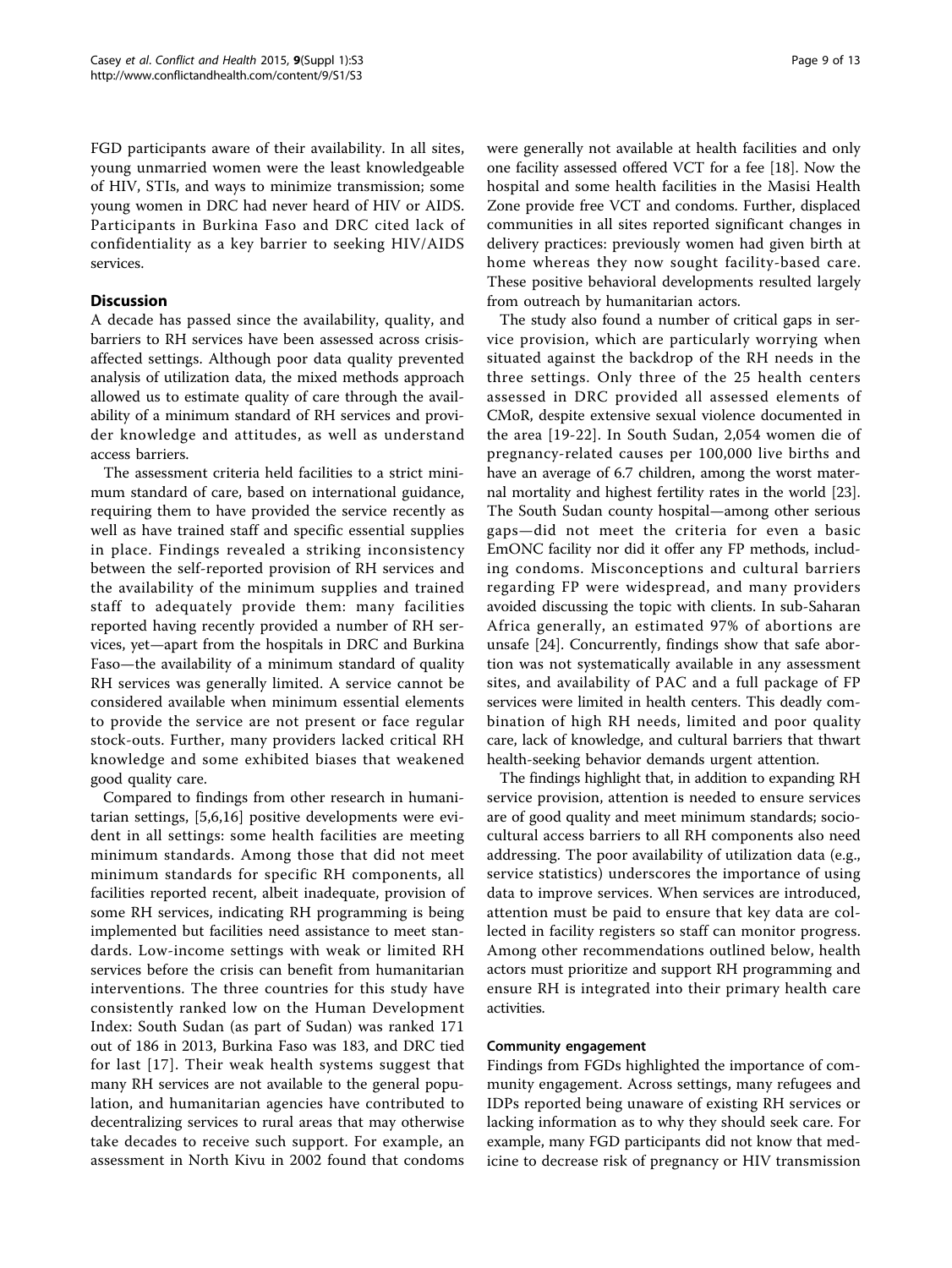after rape or intercourse existed. Even those who knew about the existing services—and the importance of accessing care—disclosed that they were unlikely to seek care at a health facility. Cultural norms, such as the relationship between social status and number of children, as well as social sanctions against PLHIV, rape survivors, and women who use FP methods undermined healthseeking behavior. Some FGDs also expressed concerns about confidentiality and the quality of existing RH services.

Some providers did not recognize the need to expand specific RH services, and only provided care—particularly FP methods—to clients who specifically requested it. Low use of RH services does not reflect a true lack of demand but indicates a need for education and engagement as well as integration of RH with other health services. Provider training and awareness-raising of service availability are good first steps but insufficient. Meaningful community participation and engagement, grounded in a rights-based approach and evidence-informed programming, are necessary to increase access to and use of RH services. Indeed, the beneficial changes in community norms and behaviors regarding facility-based delivery resulted from systematic outreach by health actors. A small yet robust body of evidence suggests that community participation in primary health care is associated with increased utilization as well as improved health outcomes [[25](#page-11-0)]. These findings provide support that community engagement is not just desirable but essential for successful RH service implementation.

# Commodity security

Poor commodity security and supply chain management obstructed good quality service delivery in all settings. Providers overwhelmingly reported a paucity of drugs as the primary barrier to providing adequate RH care. Further, many facilities reported providing RH care yet lacked sufficient equipment and supplies to adequately do so. Action to address commodity security and management is urgently needed. As a starting point, a comprehensive logistical audit, including evaluation of policy and protocols, budgetary constraints, forecast accuracy, storage conditions, and staff capacity would benefit RH provision in the three settings. Capacity development of national and international staff at every point in the supply chain as well as improved logistics management information systems can help strengthen the delivery system. Where feasible, respective MOHs should establish or strengthen contingency stocks of RH supplies to prevent stock outs. Evidence-based advocacy may be required to integrate RH commodity security into national policies and programs. Finally, sustained funding is necessary to realize these recommendations. The establishment of a functioning commodity management system is essential to ensure consistent access to care.

#### Capacity development

Gaps in RH care resulted from a dearth of skilled staff as well. Primary training gaps included long-acting and permanent FP methods, newborn infection management, adolescent-friendly services, induced abortion, and assisted vaginal delivery. Few staff in Burkina Faso and South Sudan had training in CMoR. Further, questionnaires revealed that, even when trained providers were in place, many lacked essential knowledge and skills. An effective, good quality humanitarian health response requires skilled staff with an up-to-date knowledge and skills base. Health staff providing RH services need competency-based clinical trainings on RH as well as health systems broadly. Shortcomings in health service provision result not only from weak clinical competence but also from lack of non-technical skills such as poor situation awareness, decision-making, and inter-personal skills including communication and teamwork. These social and cognitive skills can increase patient safety and streamline service delivery; moreover, these skills can be taught and learned [[26](#page-11-0)]. Clinical trainings should integrate these important elements as well as reinforce humanitarian principles, professional ethics, and accountability to affected communities—cornerstones of good quality health care. Supportive supervision should be practiced to help providers improve and maintain these skills and address gaps in service provision.

#### Policy

Restrictive national policies as well as providers' lack of knowledge of supportive policies and protocols undermined RH service provision. Providers at health centers reported that lack of authorization significantly restricted the provision of assisted vaginal delivery, CMoR, and ART, especially in Burkina Faso. Mid-level providers should be allowed to provide many RH services, such as all elements of BEmONC, to expand service availability at the health center level [[27\]](#page-11-0). As far as we could determine, health centers in the three countries are mandated to provide all assessed RH services except for surgery, blood transfusion, safe abortion, and in some cases initiation of ART, suggesting incorrect knowledge of MOH policies by those who cited a lack of authorization for many services.

Safe abortion was an alarming gap across all facilities. In the three countries, abortion is legally permitted when the woman's life is at risk; Burkina Faso has additional legal indications for abortion [[13](#page-11-0)]. Yet almost all providers reported that abortion was unauthorized in their facility. Although international guidance on RH in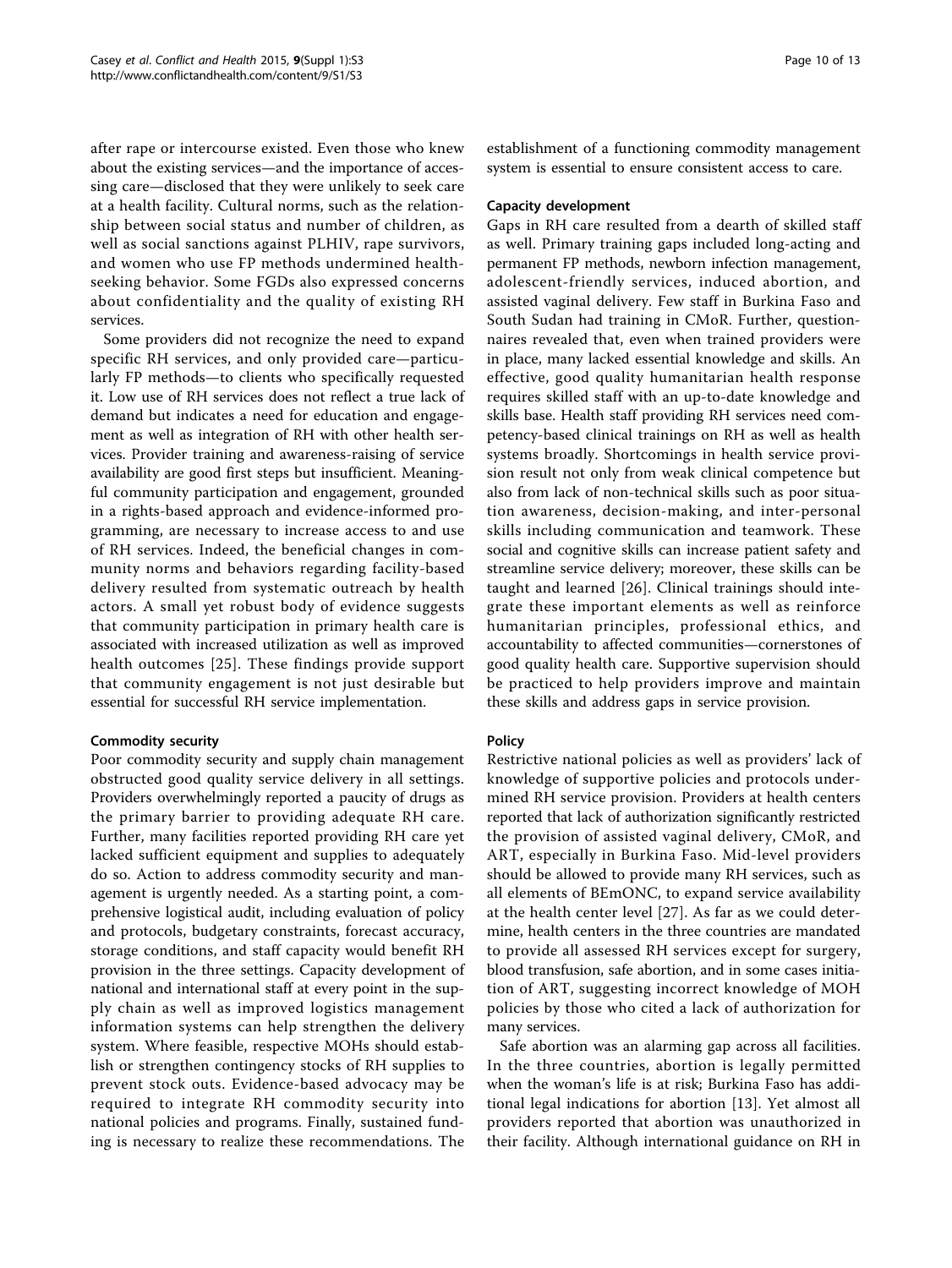<span id="page-10-0"></span>emergencies includes safe abortion to the extent of the law [[12,28,29\]](#page-11-0), abortion has largely been ignored by humanitarian health actors [\[30,31\]](#page-11-0). An estimated 13% of all maternal deaths are caused by unsafe abortion globally; more than 98% occur in the world's poorest countries, where the majority of humanitarian emergencies occur [[32](#page-11-0)]. Respective MOHs as well as international humanitarian health actors must prioritize comprehensive abortion care in crisis-affected settings as well as identify and address restrictive policies and discrepancies between policy and practice.

#### Adolescent RH

Across settings, few facilities had at least one provider trained to provide adolescent-friendly RH services. Focus groups revealed that young unmarried women were least knowledgeable about HIV, STIs, and condom use compared to unmarried men, married men, and married women. They were the least likely to seek FP services, and FGDs reported that young women were among the most vulnerable to sexual assault. Communities expressed fears that making contraceptives available to adolescents would increase sexual activity outside of marriage.

Adolescents in developing countries are more likely to marry younger, resort to unsafe abortion, and die in childbirth than their counterparts in wealthier nations [[33](#page-11-0)]. Adolescents in crisis-affected settings have additional vulnerabilities, risks, and needs [\[34](#page-11-0)]. In North Kivu, for example, only 9% of women and girls aged 15-24 reported using a condom the last time they had sexual intercourse with a casual partner [\[35](#page-12-0)]. According to a review of adolescent RH programs in humanitarian settings, successful programs ensure adolescent participation in programming, work to build community trust and adult support, and secure qualified and dedicated staff [[34\]](#page-11-0). Findings demonstrate need for adolescentspecific interventions in the three settings.

# Limitations

This study faced a number of limitations. Due to missing and poor quality service statistics, utilization could not be assessed. Insecurity and physical obstacles, such as poor roads and rain, were significant barriers across settings and prevented visits to some health facilities. Time pressures, high workloads, and coordination challenges among assessment team members resulted in missing data. Translation error was a possibility, particularly in South Sudan and Burkina Faso where the responses had to be translated from a local language to Arabic or French and then to English (in South Sudan). The respective assessment teams addressed the translation challenges through daily debriefings and group discussions to clarify findings.

#### Conclusion

Access to RH services, even in the midst of war or natural disaster, is a human right that saves lives, preserves health, and can enhance physical and mental well-being. Despite the many obstacles to service delivery, communities affected by crises deserve high quality RH care. Progress in advancing and improving the quality of RH in emergencies has been made at the global level in terms of policies, guidelines, and funding [[3](#page-11-0),[36,37\]](#page-12-0). While it is promising that many health facilities are providing some RH services, there remains an urgent need to address gaps in implementation—in particular safe abortion services—as well as the quality of care, utilization of RH services, and monitoring and evaluation. Minimum quality standards must be met to meet the health needs of affected populations. Yet, only expanding RH service availability is not sufficient. Gaps in management and knowledge, as well as the biases of some providers continue to impede the provision of RH services in humanitarian settings. Though these may be less quantifiable investments for donors and policy makers, merely providing supplies will not result in necessary quality improvements in RH service delivery.

Further, the remarkable changes in health-seeking behavior for pregnancy care warrant further exploration. Indeed, the identification of effective strategies for increasing demand for and use of skilled attendants is at the forefront of the humanitarian neonatal research agenda [[38\]](#page-12-0). Behavior change to increase use of RH services is possible and necessary; improved integration of different RH services within facilities would capitalize on already strong pregnancy-related health-seeking behavior. In addition to ensuring systematic implementation of good quality RH services, humanitarian health actors should—to the extent possible—meaningfully engage crisis-affected communities, especially adolescents, in RH programming to augment access to this life-saving care.

# Additional material

| Additional file 1: Appendix A |  |
|-------------------------------|--|
| Additional file 2: Appendix B |  |
| Additional file 3: Appendix C |  |
| Additional file 4: Appendix D |  |
| Additional file 5: Appendix E |  |
| Additional file 6: Appendix F |  |
| Additional file 7: Appendix G |  |
| Additional file 8: Appendix H |  |

#### List of abbreviations used

AIDS: Acquired immunodeficiency syndrome; ARV: Antiretroviral; ART: Antiretroviral therapy; BEmONC: Basic emergency obstetric and newborn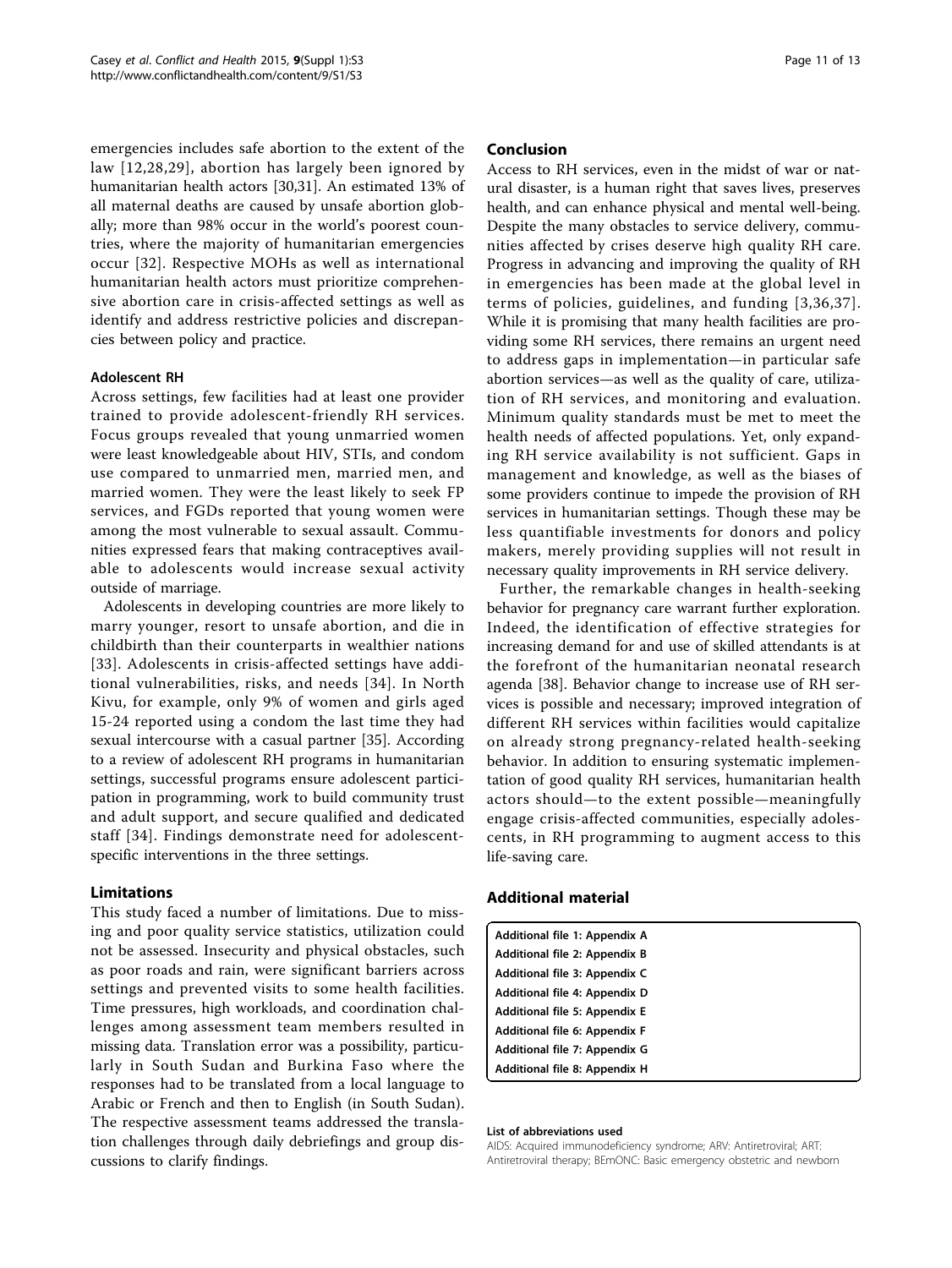<span id="page-11-0"></span>care; CmONC: Comprehensive emergency obstetric and newborn care; CMoR: Clinical management of rape; DRC: Democratic Republic of the Congo; EC: Emergency contraception; EmONC: Emergency obstetric and newborn care; FP: Family planning; FGD: Focus group discussion; GBV: Gender-based violence; HIV: Human immunodeficiency virus; IAWG: Interagency Working Group on Reproductive Health in Crises; IDP: Internally displaced person; IV: Intravenous; IUD: Intra-uterine contraceptive device; MOH: Ministry of Health; MVA: Manual vacuum aspiration; NGO: Nongovernmental organization; OCP: Oral contraceptive pill; PLHIV: People living with HIV; PAC: Post-abortion care; PEP: Post-exposure prophylaxis; PMTCT: Prevention of mother-to-child transmission; RH: Reproductive health; STI: Sexually transmitted infection; UN: United Nations; UNHCR: United Nations High Commissioner for Refugees; VCT: Voluntary counseling and testing; WHO: World Health Organization.

#### Competing interests

The authors declare that they have no competing interests.

#### Authors' contributions

SEC, NC, and MCG led the study conceptualization and design. SKC conceptualized the paper and was the principle author. SEC provided remote technical assistance during data collection; NC participated in the data collection in DRC. SEC and EEW led the quantitative data analysis; SKC conducted the qualitative data analysis. SEC, EEW, NC, and MCG provided substantial feedback. All authors reviewed and approved the final text.

#### Acknowledgements

We gratefully acknowledge the efforts of the data collection teams led by Josep Vargas, Philippe Cavailler, Mark Beesley, and Monica Onyango. We thank International Medical Corps, Marie Stopes International, UNFPA, UNHCR, the Women's Refugee Commission, as well as the respective Ministries of Health for their logistical and administrative support. We are also grateful to the IAWG sub-working group for their collaborative efforts in conceptualizing and designing the study. Special thanks to Therese McGinn, Catrin Schulte-Hillen, Basia Tomcyk, and Sathya Doraiswamy for their inputs as well as Sarah Frank and Sarah Blake for their assistance. Finally, we deeply appreciate the time and input of the research participants. This study was funded with generous support of the US Department of State, Bureau of Population, Refugees and Migration and John D. and Catherine T. MacArthur Foundation.

#### **Declarations**

This article has been published as part of Conflict and Health Volume 9 Supplement 1, 2015: Taking Stock of Reproductive Health in Humanitarian Settings: 2012-2014 Inter-agency Working Group on Reproductive Health in Crises' Global Review. The full contents of the supplement are available online at<http://www.conflictandhealth.com/supplements/9/S1>. Funding for this supplement was provided by the MacArthur Foundation.

#### Authors' details <sup>1</sup>

<sup>1</sup>Heilbrunn Department of Population and Family Health, Mailman School of Public Health, Columbia University, 60 Haven Ave, New York, NY 10032 USA. <sup>2</sup>University of New South Wales, High St, Kensington NSW 2052, Australia. <sup>3</sup>United Nations High Commissioner for Refugees, Rue de Montbrillant 94, 1201 Geneva, Switzerland.

#### Published: 2 February 2015

#### References

- 1. UNFPA: State of the world population New York; 2005.
- 2. Banatvala N, Zwi AB: [Public health and humanitarian interventions:](http://www.ncbi.nlm.nih.gov/pubmed/10884265?dopt=Abstract) [developing the evidence base.](http://www.ncbi.nlm.nih.gov/pubmed/10884265?dopt=Abstract) BMJ 2000, 321:101-5.
- 3. Austin J, Guy S, Lee-Jones L, McGinn T, Schlecht J: [Reproductive health: a](http://www.ncbi.nlm.nih.gov/pubmed/18513603?dopt=Abstract) [right for refugees and internally displaced persons.](http://www.ncbi.nlm.nih.gov/pubmed/18513603?dopt=Abstract) Reprod Health Matter 2008, 16:10-21.
- 4. UNHCR: Global Trends Report 2013 Geneva; 2014.
- 5. Inter-Agency Working Group on Reproductive Health in Refugee Situations: Report of an inter-agency global evaluation of reproductive health services for refugees and internally displaced persons Geneva; 2004.
- 6. Cf, Casey SE: Evaluations of reproductive health programs in humanitarian settings: a systematic review. Conflict and Health 2015, 9(Suppl 1):S1.
- 7. UNHCR country operations profile: Burkina Faso. [\[http://www.unhcr.org/](http://www.unhcr.org/cgi-bin/texis/vtx/page?page=49e483de6) [cgi-bin/texis/vtx/page?page=49e483de6\]](http://www.unhcr.org/cgi-bin/texis/vtx/page?page=49e483de6).
- UNOCHA: Democratic Republic of Congo: internally displaced people and returnees. 2002 [[http://reliefweb.int/sites/reliefweb.int/files/resources/](http://reliefweb.int/sites/reliefweb.int/files/resources/DRC%20Factsheet%20Population%20Movement%20_english_2%20eme%20trimestre%202013.pdf) [DRC%20Factsheet%20Population%20Movement%20\\_english\\_2%20eme%](http://reliefweb.int/sites/reliefweb.int/files/resources/DRC%20Factsheet%20Population%20Movement%20_english_2%20eme%20trimestre%202013.pdf) [20trimestre%202013.pdf\]](http://reliefweb.int/sites/reliefweb.int/files/resources/DRC%20Factsheet%20Population%20Movement%20_english_2%20eme%20trimestre%202013.pdf).
- 9. UNHCR: Refugees in Upper Nile State fact sheet. [\[http://data.unhcr.org/](http://data.unhcr.org/SouthSudan/download.php?id=632) [SouthSudan/download.php?id=632](http://data.unhcr.org/SouthSudan/download.php?id=632)].
- 10. Guest G, MacQueen KM, Namey EE: Applied thematic analysis Thousand Oaks: Sage: 2011.
- 11. WHO, UNFPA, UNICEF, AMDD: Monitoring emergency obstetric care: a handbook Geneva; 2009.
- 12. Inter-Agency Working Group on Reproductive Health in Crisis Situations: Inter-agency field manual on reproductive health in humanitarian situations Geneva; 2010.
- 13. Center for Reproductive Rights: World's abortion laws. [\[http://](http://worldabortionlaws.com/) [worldabortionlaws.com/\]](http://worldabortionlaws.com/).
- 14. WHO, UNHCR: Clinical management of rape survivors: developing protocols for use with refugees and internally displaced persons Geneva; 2004, 38.
- 15. D'Errico NC, Kalala T, Nzigire LB, Maisha F, Malemo Kalisya L: 'You say rape, I say hospitals. But whose voice is louder?' Health, aid and decision-making in the Democratic Republic of Congo. Rev African Polit Economy 2013, 40:51-66.
- 16. McGinn T: Reproductive Health of War-Affected Populations: What Do We Know? International Family Planning Perspectives 2000, 26:174-180.
- 17. UNDP: Human development report 2013. The rise of the south: human progress in a diverse world New York; 2013.
- 18. JSI Research & Training Institute: Assessment of reproductive health in the Democratic Republic of Congo Arlington, VA: Reproductive Health for Refugees Consortium; 2002.
- 19. Peterman A, Palermo T, Bredenkamp C: [Estimates and determinants of](http://www.ncbi.nlm.nih.gov/pubmed/21566049?dopt=Abstract) [sexual violence against women in the Democratic Republic of Congo.](http://www.ncbi.nlm.nih.gov/pubmed/21566049?dopt=Abstract) Am J Public Health 2011, 101.
- 20. Wakabi W: [Sexual violence increasing in Democratic Republic of Congo.](http://www.ncbi.nlm.nih.gov/pubmed/18183654?dopt=Abstract) Lancet 2008, 37:15-16.
- 21. Steiner B, Benner MT, Sondorp E, Schmitz KP, Mesmer U, Rosenberger S: [Sexual violence in the protracted conflict of DRC programming for rape](http://www.ncbi.nlm.nih.gov/pubmed/19284879?dopt=Abstract) [survivors in South Kivu.](http://www.ncbi.nlm.nih.gov/pubmed/19284879?dopt=Abstract) Confl Health 2009, 3:1-9.
- 22. Bartels SA, Scott JA, Mukwege D, Lipton RI, VanRooyen MJ, Leaning J: [Research patterns of sexual violence in Eastern Democratic Republic of](http://www.ncbi.nlm.nih.gov/pubmed/20444265?dopt=Abstract) [Congo: reports from survivors presenting to Panzi Hospital in 2006.](http://www.ncbi.nlm.nih.gov/pubmed/20444265?dopt=Abstract) Confl Health 2010, 4:9.
- 23. Ministry of Health, Government of Southern Sudan: Sudan household health survey 2006 [[http://www.southsudanmedicaljournal.com/assets/files/misc/](http://www.southsudanmedicaljournal.com/assets/files/misc/SHHS.pdf) [SHHS.pdf\]](http://www.southsudanmedicaljournal.com/assets/files/misc/SHHS.pdf).
- 24. Sedgh G, Singh S, Shah IH, Åhman E, Henshaw SK, Bankole A: [Induced](http://www.ncbi.nlm.nih.gov/pubmed/22264435?dopt=Abstract) [abortion: incidence and trends worldwide from 1995 to 2008.](http://www.ncbi.nlm.nih.gov/pubmed/22264435?dopt=Abstract) Lancet 2012, 379:625-632.
- 25. Bath J, Wakerman J: [Impact of community participation in primary health](http://www.ncbi.nlm.nih.gov/pubmed/24176202?dopt=Abstract) [care: what is the evidence?](http://www.ncbi.nlm.nih.gov/pubmed/24176202?dopt=Abstract) Aust J Prim Health 2013.
- 26. Flin R, O'Connor P, Crichton M: Safety at the sharp end: a quide to nontechnical skills Farnham: Ashgate; 2008.
- 27. Lassi ZS, Cometto G, Huicho L, Bhutta ZA: [Quality of care provided by](http://www.ncbi.nlm.nih.gov/pubmed/24347706?dopt=Abstract) [mid-level health workers: systematic review and meta-analysis.](http://www.ncbi.nlm.nih.gov/pubmed/24347706?dopt=Abstract) B World Health Organ 2013, 91:824-833I.
- 28. WHO: Safe abortion: technical and policy guidance for health systems Geneva; 2012. 29. African Union: Protocol to the African Charter on Human and Peoples' Rights
- on the Rights of Woman in Africa 2003 [\[http://www.achpr.org/files/](http://www.achpr.org/files/instruments/women-protocol/achpr_instr_proto_women_eng.pdf) [instruments/women-protocol/achpr\\_instr\\_proto\\_women\\_eng.pdf](http://www.achpr.org/files/instruments/women-protocol/achpr_instr_proto_women_eng.pdf)].
- 30. Guy S: Meaningful change or business as usual? Reproductive health in humanitarian settings. Forced Migr Rev 2013 [\[http://www.fmreview.org/](http://www.fmreview.org/25th-anniversary/guy) [25th-anniversary/guy](http://www.fmreview.org/25th-anniversary/guy)].
- 31. McGinn T: Reducing death and disability from unsafe abortion. In Routledge Handbook of Global Public Health. New York: Routledge;Parker R, Sommer M 2011:191-198.
- 32. WHO: Unsafe abortion: global and regional estimates of the incidence of unsafe abortion and associated mortality in 2003. Fifth edition. Geneva; 2007.
- 33. WHO: Adolescent pregnancy: unmet needs and undone deeds: a review of the literature and programmes Geneva; 2007.
- 34. Tanabe M, Schlecht J, Manohar S: Adolescent sexual and reproductive health programs in humanitarian settings: an in-depth look at family planning services New York: Women's Refugee Commission; 2011.